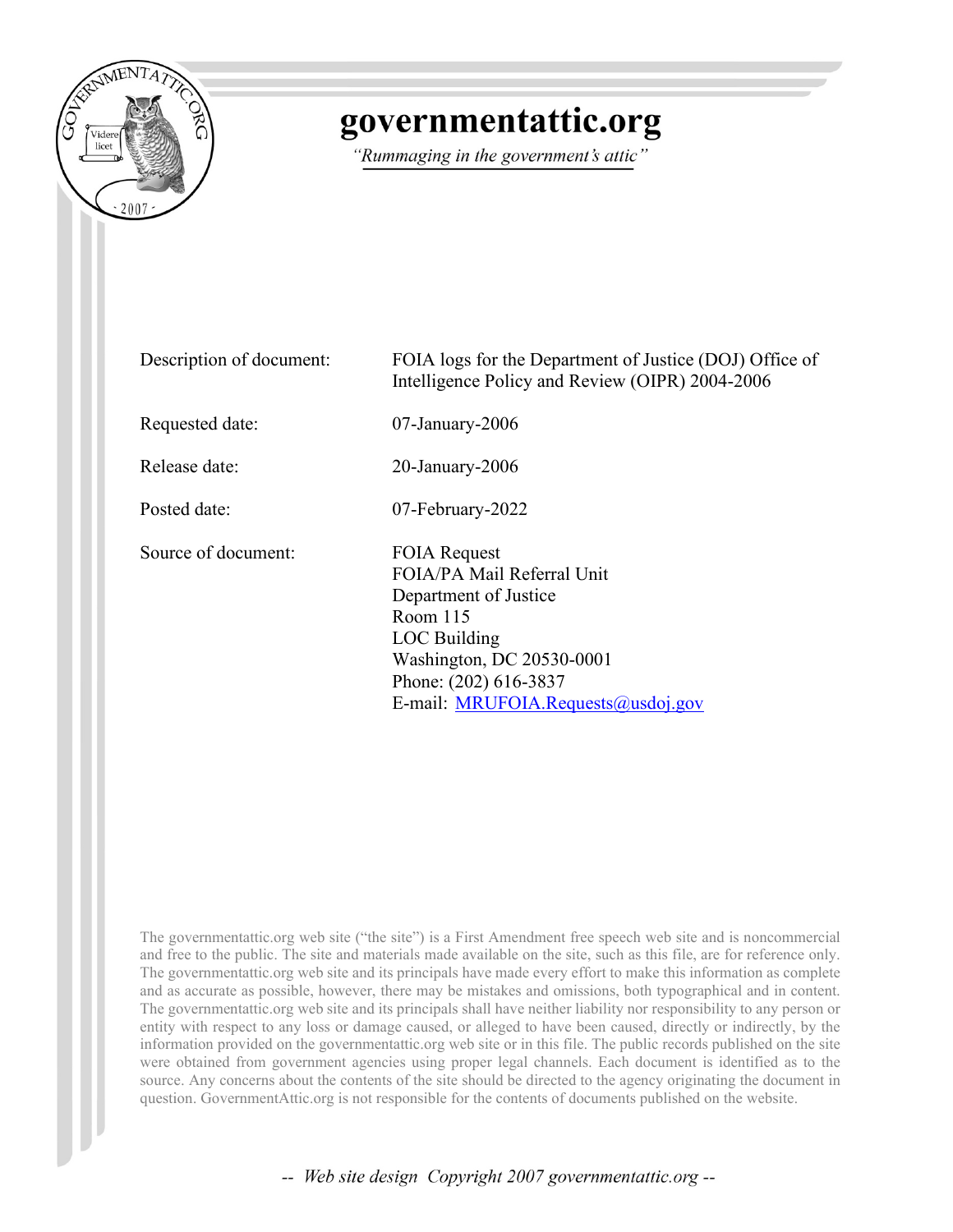

**U.S. Department of Justice** 

Office of Intelligence Policy and Review

*Washington, D.C. 20530* 

JAN 2 0 2006

## Re: FOIA/PA #6-14

This responds to your January 7, 2006 Freedom of Information Act (FOIA) request for access to "FOIA logs for the Office of Intelligence Policy and Review for the time period since October 1, 2004." Your request was received by this office on January 18, 2006.

In response to your request please find a copy of our "received" report for the requested time period. In accordance with your instructions, we have removed the names of "first-party" requesters. We are unable to provide a digital copy of this report because the FOIA Tracking System is a classified database.

Sincerely,

GayLa D. Sessoms FOIA Coordinator

Enclosure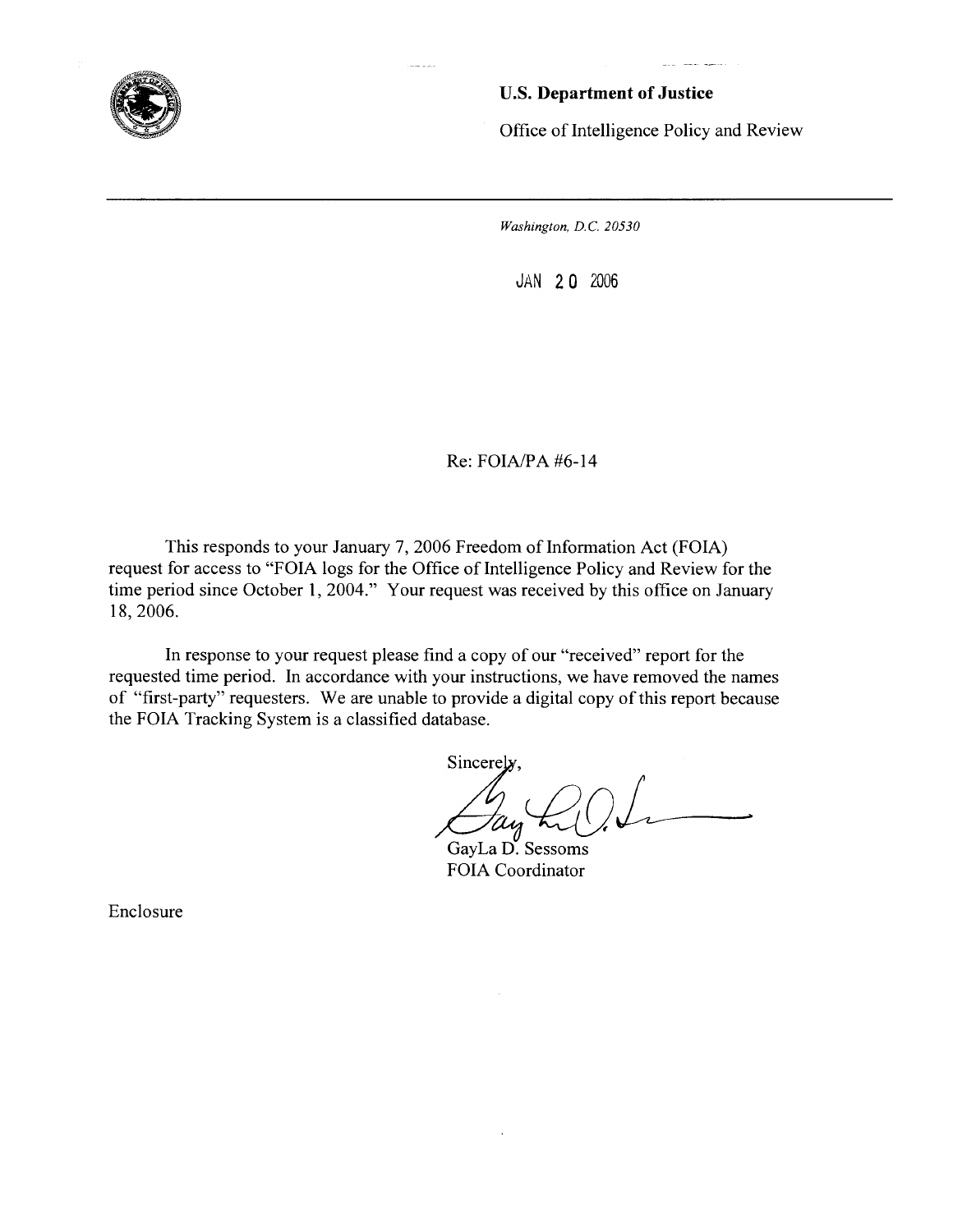## **Office of Intelligence Policy and Review** Received FOIA Report From 10/01/2004 To 01/18/2006

| Name of Requestor           | Request Rec. Date: | Subject:                                                                                                                                                                                                   | Assign Request Number: |
|-----------------------------|--------------------|------------------------------------------------------------------------------------------------------------------------------------------------------------------------------------------------------------|------------------------|
| Michael Ravnitzky           | 1/18/2006          | FOIA Case Log for OIPR for the time period since October 1,<br>2004                                                                                                                                        | 06-014                 |
| Katherine Shrader           | 1/17/2006          | Reports, memoranda and presentations that relate to the Justice<br>Department's legal analysis used to authorize the National<br>Security Agency's surveillance program.                                   | 06-013                 |
| Christopher J. Farrell      | 1/10/2006          | All legal opinion(s) and/or memorandum(a) regarding the<br>authorization by President Bush for the National Security<br>Agency (NSA) to monitor domestic communications without<br>court-approved warrants | 06-012                 |
| Christopher Wolf            | 1/5/2006           | Any and all documents concerning DOJ's surveillance of SLDN<br>(Servicemembers Legal Defense Network) and LGBT (Lesbians,<br>gay men, bisexuals and/or transgendered people)                               | $06 - 011$             |
| (که) (ط)                    | 1/3/2006           | $(b)$ $(b)$                                                                                                                                                                                                | 06-010                 |
| Lacey Phillabaum            | 12/27/2005         | FOIA logs for the month of September 2005 (from August 31 to<br>October 1)                                                                                                                                 | 06-009                 |
| Marcia Hofmann              | 12/27/2005         | Records concerning a presidential order or directive authorizing<br>the NSA to conduct domestic surveillance without the prior<br>authorization of the FISC.                                               | 06-008                 |
| Kiron Skinner               | 12/12/2005         | National Security Council Meetings on United States and Soviet<br>relations                                                                                                                                | 06-007                 |
| J. M. Berger                | 11/29/2005         | Richard Lee Guthrie                                                                                                                                                                                        | 06-006                 |
| <b>Brad Carter</b>          | 11/29/2005         | Wiley Vinton Carter, Jr.                                                                                                                                                                                   | 06-005                 |
| $(b)$ $(b)$                 | 11/21/2005         | $(b)$ $(b)$                                                                                                                                                                                                | 06-004                 |
| J. M. Berger                | 11/18/2005         | Ali Mohamed akas Ali Abdelseoud Mohamed, Abu Omar,<br>Omar, Haydara, Taymour Ali Nasser, and Ahmed Bahaa Adam.<br>Variations of Mohamed are Muhammed or Mohammed                                           | 06-003                 |
| David Glasgal               | 11/3/2005          | Daniel Keith Ludwig                                                                                                                                                                                        | 06-002                 |
| Lucy Capadona               | 10/5/2005          | Intelligence report/interrogation of KSM (Khalid Sheik<br>Mohammed) & Ramzi Binalshibh                                                                                                                     | 06-001                 |
| $(D)$ $(6)$                 | 9/16/2005          | $\overline{\mathbf{B}}$                                                                                                                                                                                    | 05-043                 |
| Sarah Corrie Simpson        | 8/30/2005          | Rachel Corrie                                                                                                                                                                                              | 05-042                 |
| Steven P. Ragland           | 8/23/2005          | $(b)$ (6)                                                                                                                                                                                                  | 05-041                 |
| Mickum IV, George Brent     | 8/3/2005           | $(x_0, y_1, x_0)$<br>$(b)$ (d)<br>and other records regarding Guantanamo<br>detainces                                                                                                                      | 05-040                 |
| $(b)$ (6)                   | 7/25/2005          | $(b)$ $(b)$                                                                                                                                                                                                | 05-039                 |
| Edwin E. Huddleson          | 6/28/2005          | Memoranda, reports, briefs, analyses, recommendations or<br>studies written on or after June 28, 2004 concerning the rights of<br>detainees at Guantanamo Bay                                              | 05-038                 |
| Tom McVie                   | 6/22/2005          | Functions, responsibility, and short and long term goals of OIPR                                                                                                                                           | 05-037                 |
| Barbara Elias               | 6/15/2005          | Judge Lamberth letter to Ashcroft dated Mar. 9, 2001                                                                                                                                                       | 05-036                 |
| James A. Barr               | 6/15/2005          | Flag and official seal of OIPR                                                                                                                                                                             | 05-035                 |
| Richard C. Eline - A0154312 | 6/3/2005           | All FISC applications on suspected Islamic terrorists and<br>domestic terrorists since 9/11                                                                                                                | 05-034                 |

57 Requests

 $\Delta \sim 10^{-1}$  km  $^{-1}$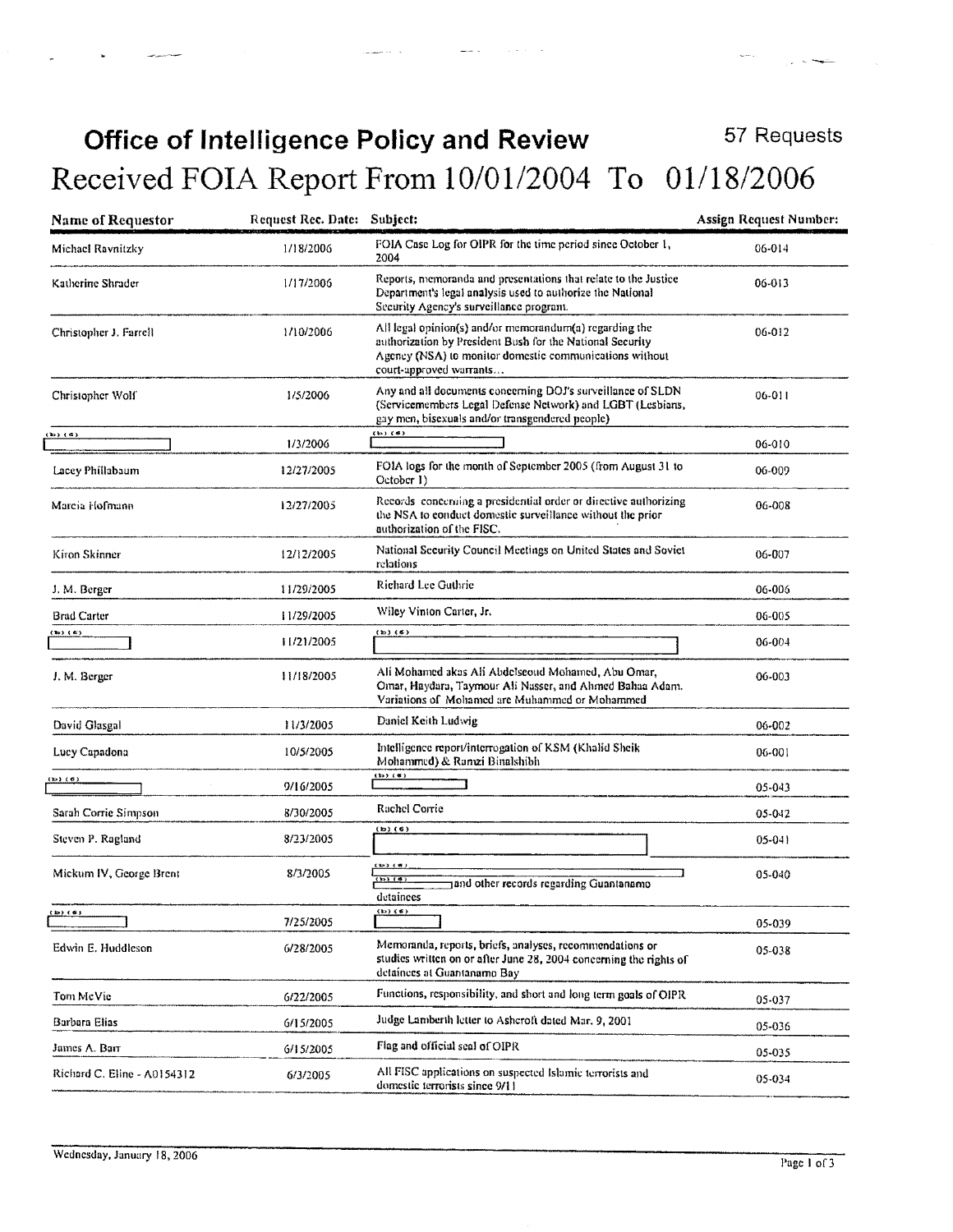| Name of Requestor      | Request Rec. Date: Subject: |                                                                                                                                                                                                                                                                                                                                                                                                                                                                             | <b>Assign Request Number:</b> |
|------------------------|-----------------------------|-----------------------------------------------------------------------------------------------------------------------------------------------------------------------------------------------------------------------------------------------------------------------------------------------------------------------------------------------------------------------------------------------------------------------------------------------------------------------------|-------------------------------|
| John Xavier Mecca      | 6/3/2005                    | Use of devices surgically implanted into the body of any person<br>residing inside the US                                                                                                                                                                                                                                                                                                                                                                                   | 05-033                        |
| David Kris             | 5/10/2005                   | FISA                                                                                                                                                                                                                                                                                                                                                                                                                                                                        | 05-032                        |
| Richard C. Eline       | 5/5/2005                    | Memos, surveillance applications, and reviews of DOJ<br>investigations into IMF connections to oil production in the US<br>and Middle East                                                                                                                                                                                                                                                                                                                                  | 05-030                        |
| $(b)$ $(b)$            | 5/5/2005                    | $(b)$ $(c)$                                                                                                                                                                                                                                                                                                                                                                                                                                                                 | 05-031                        |
| Christopher J. Ferrell | 4/28/2005                   | Number of times since 1/02 the state secrets privilege has been<br>asserted                                                                                                                                                                                                                                                                                                                                                                                                 | 05-029                        |
| Jermaine Cain          | 4/20/2005                   | Laws, procedures or policy regarding outstanding warrant issues                                                                                                                                                                                                                                                                                                                                                                                                             | 05-028                        |
| Steven Aftergood       | 4/7/2005                    | 2004 FISA Report                                                                                                                                                                                                                                                                                                                                                                                                                                                            | 05-027                        |
| $(b)$ $(6)$            | 3/22/2005                   | $(b)$ $(6)$                                                                                                                                                                                                                                                                                                                                                                                                                                                                 | 05-026                        |
|                        | 3/9/2005                    |                                                                                                                                                                                                                                                                                                                                                                                                                                                                             | 05-025                        |
| David Baker            | 3/9/2005                    | DOI guidance, advice and observations concerning activities<br>related to interrogations that constitute torture.                                                                                                                                                                                                                                                                                                                                                           | $05 - 024$                    |
| (b) (6)                | 3/1/2005                    | $(b)$ (6)                                                                                                                                                                                                                                                                                                                                                                                                                                                                   | 05-023                        |
|                        | 3/1/2005                    |                                                                                                                                                                                                                                                                                                                                                                                                                                                                             | 05-022                        |
| Roger Aronoff          | 2/17/2005                   | Records from 1/1/90 to present regarding payments to media<br>organizations that have published information about the<br>operation of OIPR.                                                                                                                                                                                                                                                                                                                                 | 05-021                        |
| $(b)$ $(6)$            | 2/15/2005                   | $(b)$ (6)                                                                                                                                                                                                                                                                                                                                                                                                                                                                   | 05-020                        |
|                        | 2/9/2005                    |                                                                                                                                                                                                                                                                                                                                                                                                                                                                             | 05-019                        |
|                        | 2/9/2005                    |                                                                                                                                                                                                                                                                                                                                                                                                                                                                             | 05-018                        |
|                        | 2/9/2005                    |                                                                                                                                                                                                                                                                                                                                                                                                                                                                             | 05-017                        |
| <b>Russ Kirk</b>       | 2/8/2005                    | All e-mail between the "White House and OIP's White House<br>liaison"                                                                                                                                                                                                                                                                                                                                                                                                       | 05-016                        |
| $(b)$ $(6)$            | 2/8/2005                    | $(b)$ (6)                                                                                                                                                                                                                                                                                                                                                                                                                                                                   | 05-015                        |
|                        | 1/25/2005                   |                                                                                                                                                                                                                                                                                                                                                                                                                                                                             | 05-013                        |
| $(b)$ $(6)$            | 1/25/2005                   | $(b)$ $(6)$                                                                                                                                                                                                                                                                                                                                                                                                                                                                 | 05-014                        |
| George Canning         | 1/12/2005                   | FISC applications for Jacques Cheminade, Paul Goldstein,<br>Lyndon LaRouche, Herbert Quinde, Jeffrey Steinberg, Michele<br>Sieinberg, Helga Zepp-LaRouche, Campaigner Publications,<br>European Labor Party, Executive Intelligence Review, Fusion<br>Energy Foundation, International Caucus of Labor Committees,<br>National Caucus of Labor Committees, New Solidarity, New<br>Solidarity International Press Service, Schiller Institute & United<br>States Labor Party | 05-012                        |
| $(b)$ $(6)$            | 1/4/2005                    | $(b)$ (6)                                                                                                                                                                                                                                                                                                                                                                                                                                                                   | $05-011$                      |
|                        | 1/4/2005                    |                                                                                                                                                                                                                                                                                                                                                                                                                                                                             | 05-010                        |
| Betsy P. Tao           | 12/29/2004                  | Senator Jon S. Corzine                                                                                                                                                                                                                                                                                                                                                                                                                                                      | 05-009                        |
| Barbara Olshansky      | 12/23/2004                  | Identity, transport and treatment of "ghost" detainees                                                                                                                                                                                                                                                                                                                                                                                                                      | 05-008                        |
| John M. Berger         | 12/23/2004                  | Richard Gernt Butler                                                                                                                                                                                                                                                                                                                                                                                                                                                        | 05-007                        |
| $(b)$ (6)              | 12/21/2004                  | (b) $(6)$                                                                                                                                                                                                                                                                                                                                                                                                                                                                   | 05-006                        |
| Nick Schwellenbach     | 11/30/2004                  | FOIA requests from 1999 through 11/12/04                                                                                                                                                                                                                                                                                                                                                                                                                                    | 05-005                        |
| Shari Ross Lahlou      | 11/19/2004                  | 9/5/86 hijacking of Pan Am Flight #73 in Karachi, Pakistan                                                                                                                                                                                                                                                                                                                                                                                                                  | 05-004                        |

 $\omega = \omega_{\rm{max}} \omega_{\rm{max}}$ 

ار<br>جنس

 $\frac{1}{2}$  and  $\frac{1}{2}$ 

 $\sim$   $\sim$ 

 $\ddot{\phantom{a}}$ 

 $\lambda$ 

 $\epsilon$